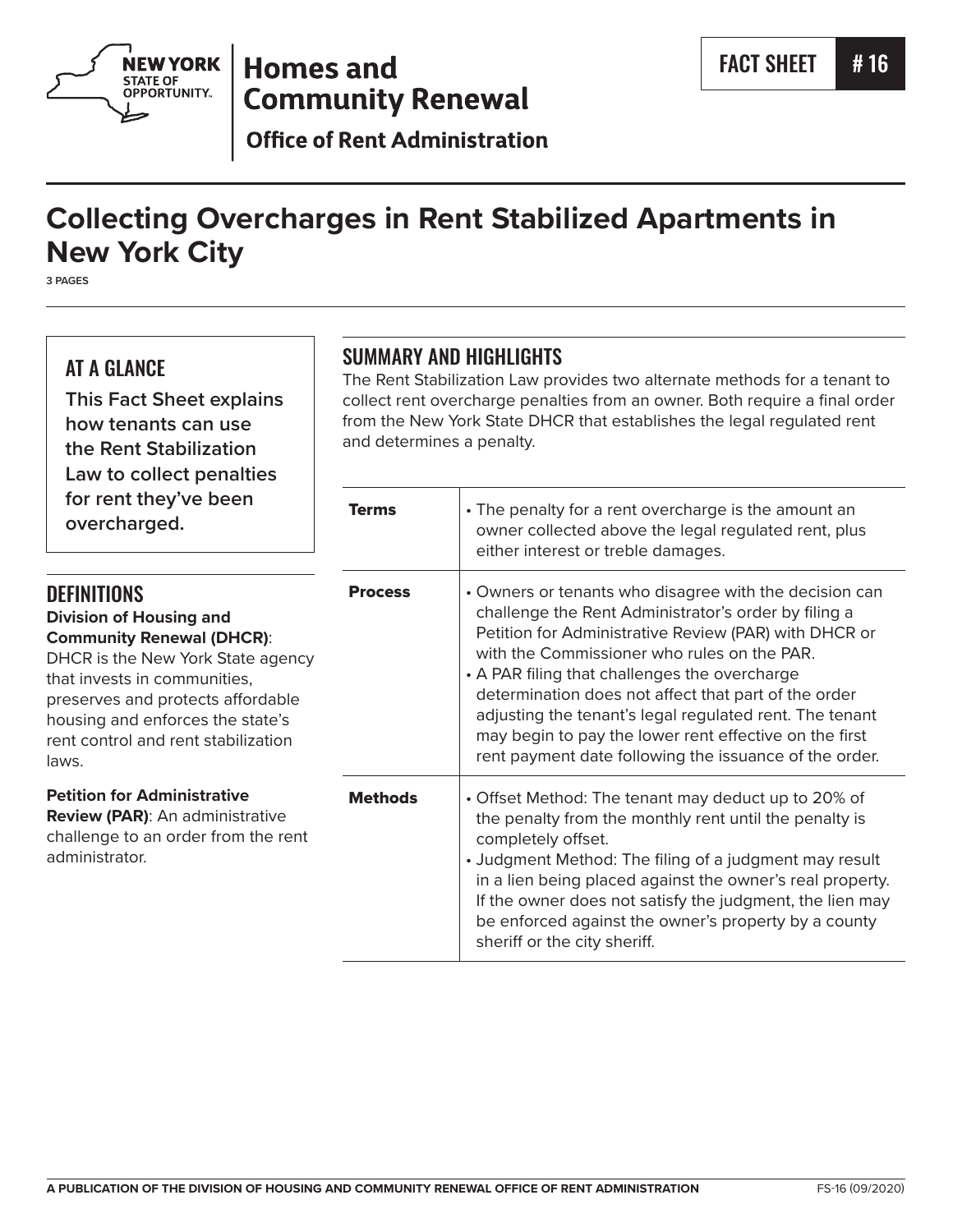# FACT SHEET #16: IN DETAIL

The Rent Stabilization Law provides two alternate methods for a tenant to collect rent overcharge penalties from an owner awarded by the New York State Division of Housing and Community Renewal (DHCR). A tenant may begin to use either one of these methods only after the DHCR issues a final order establishing the legal regulated rent and determining a penalty.

The penalty for a rent overcharge is the amount an owner collected above the legal regulated rent, plus either accrued interest or treble damages, as appropriate. For complaints filed on or after the passage of the Housing Stability and Tenant Protection Act (HSTPA) on June 14, 2019, in the event of a willful overcharge, the penalty equals three times the amount of the overcharge beginning up to six years prior to the filing of the complaint. For Pre-HSTPA filed complaints the penalty equals three times the amount of the overcharge (if willful) beginning two years prior to the filing of the complaint.

A final order is a Rent Administrator's order which is not challenged administratively by the filing of a timely Petition for Administrative Review (PAR) with DHCR, or, if challenged, the order issued by the Commissioner determining the PAR.

The filing of a PAR within 35 days of the Rent Administrator's order by the owner or tenant will prevent the tenant from collecting the penalty awarded until the Commissioner rules on the PAR. Following the issuance of the PAR order, an aggrieved party may commence an Article 78 (Civil Practice Law and Rules) court proceeding which will similarly delay the tenant's ability to file the order as a judgment (see Method #2 below) until a final determination is reached by the court.

The timely filing of a PAR against the Rent Administrator's overcharge determination does not affect that part of the order adjusting the tenant's legal regulated rent. Therefore, unless the Commissioner specifically issues a "stay order"

delaying the adjustment to the rent, the tenant may begin to pay the lower rent effective on the first rent payment date following the issuance of the order even if the owner files a PAR.

After the 35 days for filing of the PAR have expired, and if neither the owner nor the tenant has filed a PAR, the tenant can collect the rent overcharge penalty. The tenant must choose only **one** of the two alternate methods described below:

## **1. Offset Method**

The tenant may deduct up to 20% of the penalty from the monthly rent until the penalty is completely offset. If 20% of the penalty exceeds the tenant's monthly rent, the tenant need not pay any rent until the full amount of the refund due is recovered. Before exercising this option, the overcharged tenant must wait 35 days from the issuance of the Rent Administrator's order. As noted above, during this period, any party aggrieved by the order may file a *PAR* (DHCR Form RAR-2) challenging the correctness of the order. If a PAR is filed, the overcharge penalty cannot be offset until the PAR order affirms that an overcharge occurred and determines the final amount of the penalty.

## **2. Judgment Method**

The filing of a judgment may result in a lien being placed against the owner's real property. If the owner does not satisfy the judgment, the lien may be enforced against the owner's property by a county sheriff or the city sheriff. **To use this option, the penalty must exceed \$1,000, or if less, the tenant must have moved from the apartment. Under this option, the tenant must also wait 35 days for the PAR filing period to expire.**

After the 35 day PAR filing period expires without the filing of a PAR or 60 days after the determination of the PAR affirming an overcharge award and if no court challenge is commenced